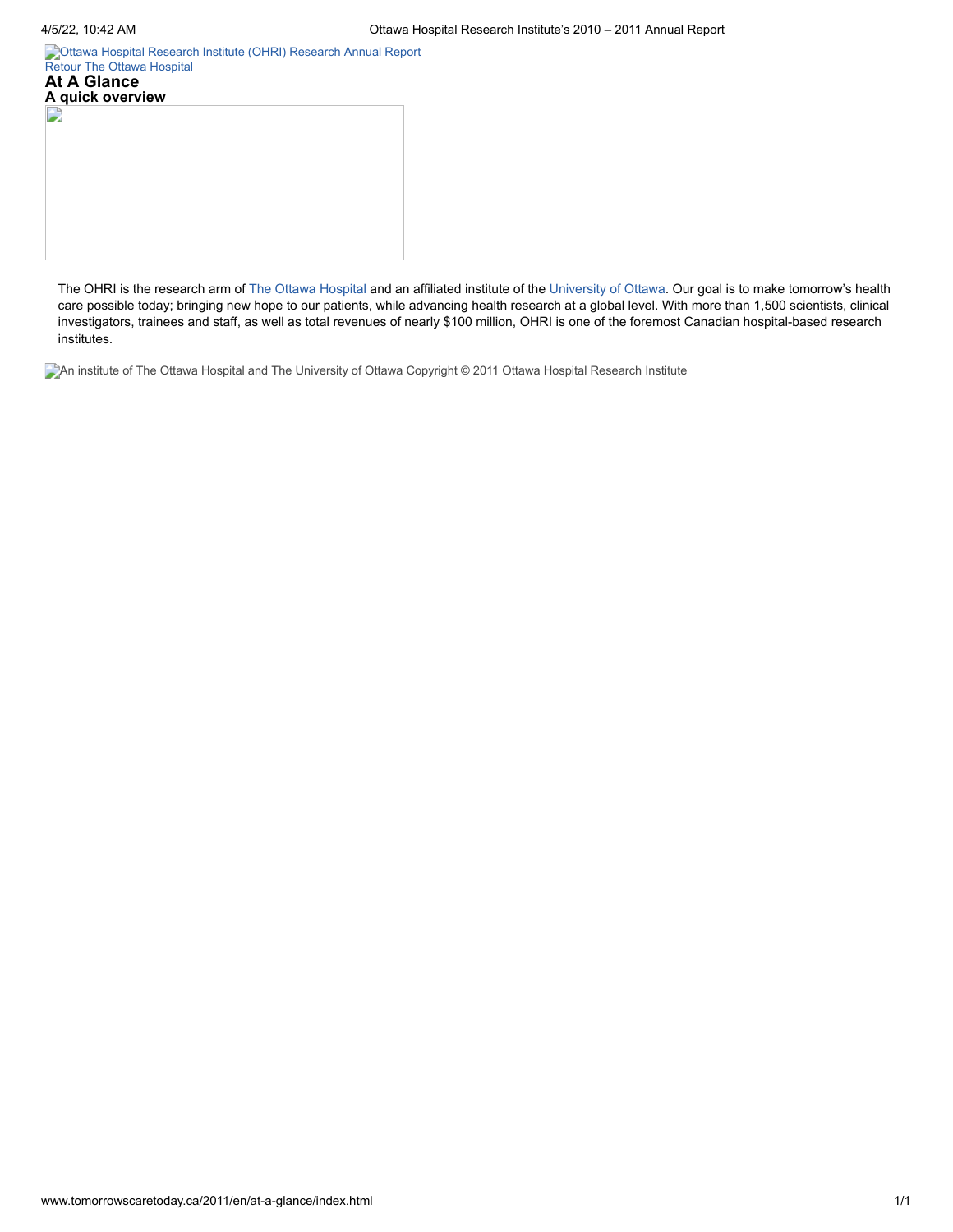[Ottawa Hospital Research Institute \(OHRI\)](http://www.tomorrowscaretoday.ca/2011/en/) [Research Annual Report](http://www.worldclasscare.ca/) [Retour](http://www.tomorrowscaretoday.ca/2011/en/) [The Ottawa Hospital](http://www.tomorrowscaretoday.ca/2011/en/)

| <b>Board Chair Message</b> |  |  |
|----------------------------|--|--|
|                            |  |  |
|                            |  |  |
|                            |  |  |
|                            |  |  |
|                            |  |  |
|                            |  |  |
|                            |  |  |
|                            |  |  |
|                            |  |  |

The key driver behind world-class health care is an innovative, committed research team.

Research helps us develop better approaches for treating, diagnosing and preventing disease, and it provides novel ideas and tools for improving the delivery of health care. As you will see in this report, the connection between innovative research and patient care is particularly strong at the Ottawa Hospital Research Institute (OHRI), where more than 1,500 scientists, clinical investigators, students and staff are working together to improve care at The Ottawa Hospital, throughout Eastern Ontario, and around the world.

Over the last decade, OHRI's priorities have become increasingly linked with those of The Ottawa Hospital, and we have developed a number of unique programs to support the translation of research into benefits for our patients and the community. Our relationship with the University of Ottawa and other partners in the city has also become stronger, with a number of important collaborative projects on research equipment, training and commercial development of innovations. Our researchers have also continued to rank well above the national average in grant competitions held by the Canadian Institutes of Health Research (CIHR) and because of this success, OHRI is now the fourth largest hospital-based research institute in the country in terms of CIHR funding.

It must be said that OHRI's success is attributed first and foremost to all of the research team members, who work long hours every day to advance science and improve the lives of others. The community has also played a key role in supporting OHRI research by donating to The Ottawa Hospital Foundation though events such as Ride the Rideau, and we are very thankful for this continued support. Finally, I would like to acknowledge the many volunteers who donate their time to OHRI, including all of our dedicated Board Members.

With all of these pieces in place, I believe our strong momentum will continue, delivering even more success in the years to come.

Ken Newport, Chair, Board of Directors, Ottawa Hospital Research Institute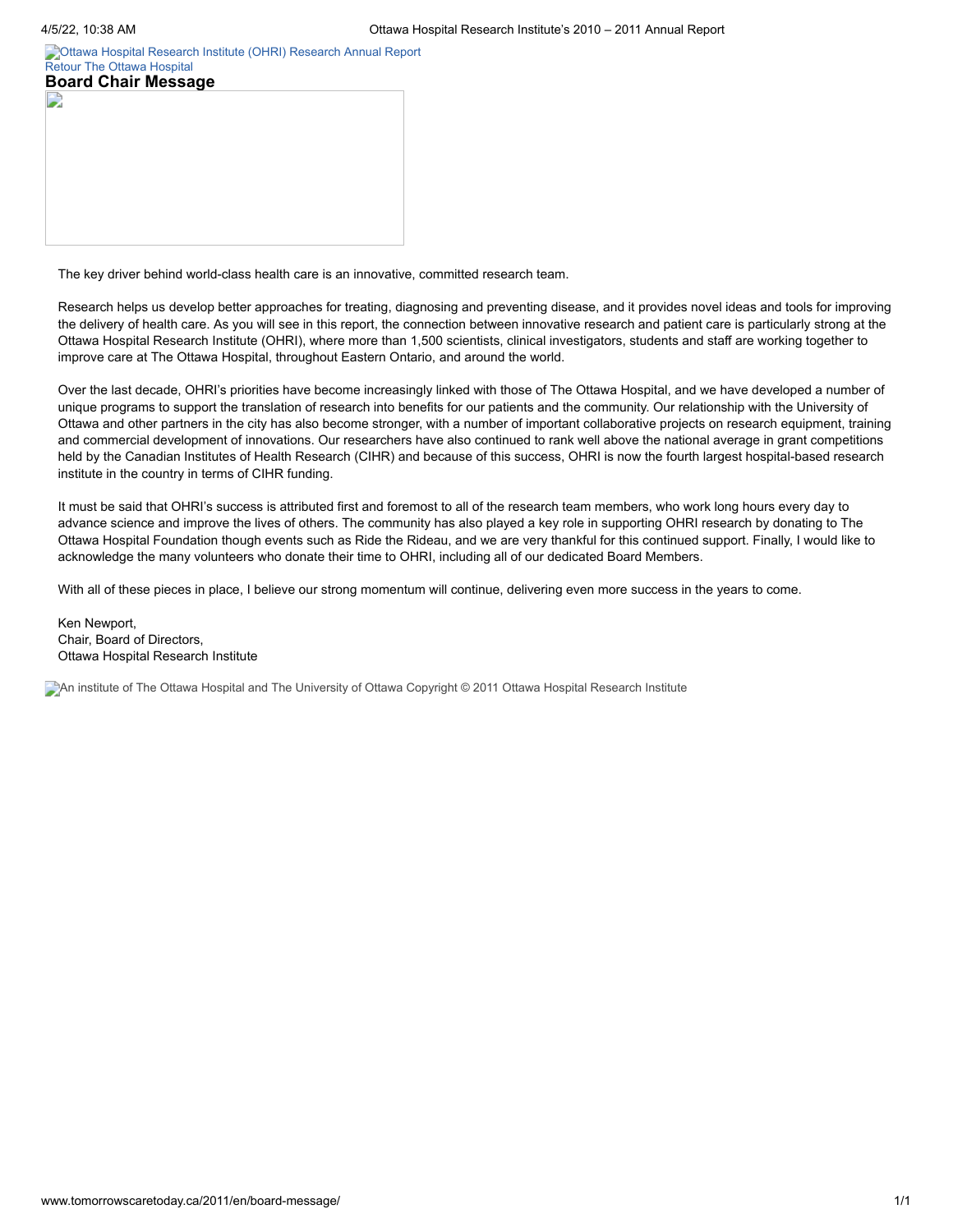[Ottawa Hospital Research Institute \(OHRI\)](http://www.tomorrowscaretoday.ca/2011/en/) [Research Annual Report](http://www.worldclasscare.ca/) [Retour](http://www.tomorrowscaretoday.ca/2011/en/) [The Ottawa Hospital](http://www.tomorrowscaretoday.ca/2011/en/)

| <b>CEO Message</b> |  |  |
|--------------------|--|--|
|                    |  |  |
|                    |  |  |
|                    |  |  |
|                    |  |  |
|                    |  |  |
|                    |  |  |
|                    |  |  |
|                    |  |  |
|                    |  |  |
|                    |  |  |

Like many health professionals, I got involved in research because I couldn't accept having to tell my patients "there is nothing more we can do for you." Today, thanks to research, I don't have to say this nearly as often as I used to, and I have real hope that in the future I may not have to say it at all.

As you'll see in this report, our scientists are making exciting advances that are improving care at The Ottawa Hospital and around the world, as well as fuelling more hope for the future.

For example, Dr. Michael Schlossmacher is leading the development of groundbreaking new approaches for the early detection Parkinson's; Dr. Marc Rodger is spearheading the expansion of an innovative new treatment program for life-threatening blood clots; and Dr. Marjorie Brand's group is making important progress in understanding how adult stem cells help replenish our blood.

All of this exciting work has been catalyzed through partnerships between researchers with very different areas of expertise. A culture of collaboration is a key strength of OHRI and, indeed, the entire Ottawa health research community.

In the last year, we've made great progress in strengthening our partnerships with The Ottawa Hospital, the University of Ottawa and its Faculty of Medicine, and we've worked closely with CHEO, the University of Ottawa Heart Institute and the Champlain Local Health Integration Network on a number of projects. By working together in this way, I believe our city can enhance its competitiveness on the world stage and lead the way in making groundbreaking medical discoveries, providing world-class patient care, training the next generation of scientists and health professionals, and creating the jobs of the future.

As you'll see in this report, OHRI has reached a number of important milestones this year. We released our three-year strategic directions, which outline a number of initiatives designed to enhance our ability to translate research into benefits for patients and society. We've completed the construction of new laboratories for innovative cancer and regenerative medicine research, and we're on track to open a new building for highimpact clinical research later this year. We've also grown to become the fourth largest hospital-based research institute in the country in terms of funding from the Canadian Institutes of Health Research (CIHR). Given the increasing competition for CIHR grants, our success in this area is a strong testament to the exceptional quality of our research.

I would like to conclude by recognizing all of our trainees, scientists, clinical investigators, staff and volunteers for a year of incredibly hard work. I would also like to thank the many individuals who have supported our research through generous donations to The Ottawa Hospital Foundation. I am honoured to lead the Ottawa Hospital Research Institute into what promises to be another banner year.

#### Dr. Duncan Stewart CEO and Scientific Director, Ottawa Hospital Research Institute Vice-President, Research, The Ottawa Hospital Professor of Medicine, University of Ottawa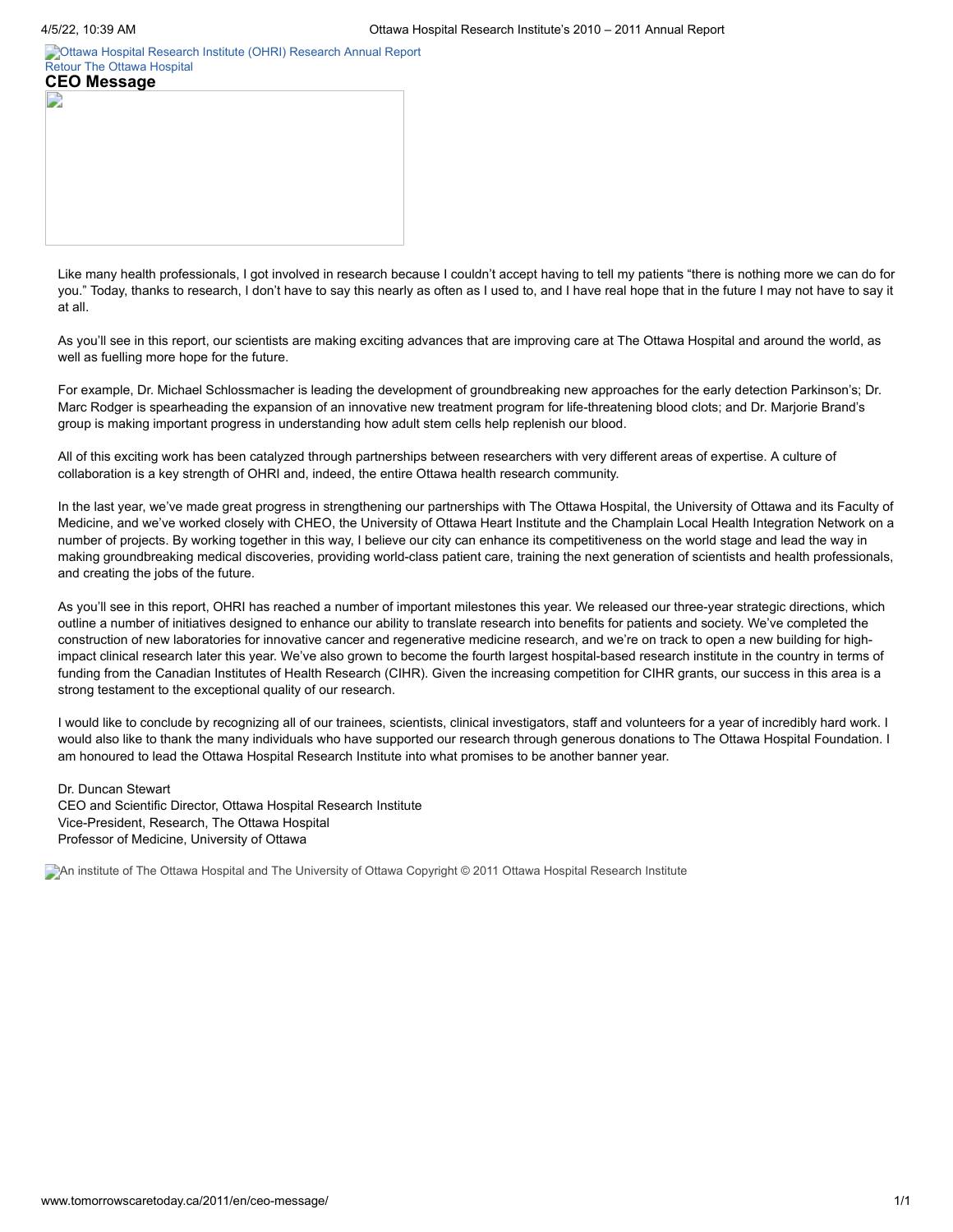**A quick overview**

[Ottawa Hospital Research Institute \(OHRI\)](http://www.tomorrowscaretoday.ca/2011/en/) [Research Annual Report](http://www.worldclasscare.ca/) [Back](http://www.tomorrowscaretoday.ca/2011/en/at-a-glance/mobile.html) [The Ottawa Hospital](http://www.tomorrowscaretoday.ca/2011/en/) **At A Glance**



The OHRI's vision is to give our patients and their loved ones new hope through research that is making tomorrow's health care possible today.

This vision expresses our commitment to research that is focused on patients and inspired by patients. We approach our work with compassion and dedication each day, knowing that every question we answer and every problem we solve could eventually impact many people, including our own loved ones.

To support our new vision, we have developed two strategic research priorities:

- 1. Regenerative and biological therapeutics: Fostering "bench to bedside" research by turning basic discoveries in cellular and molecular biology into new regenerative and biological therapeutics to improve health.
- 2. Practice-changing research: Putting knowledge to work by performing high quality clinical research that can inform health decisions, and ensuring that results are optimally applied to improve health.

We have also developed a cross-cutting strategic research theme on vascular health, which is designed to foster an exciting area of research that focuses on the role of blood vessels in health and disease. This theme cuts across all of our existing programs, fits well with our partners and addresses a major challenge for the health and well-being of Canadians.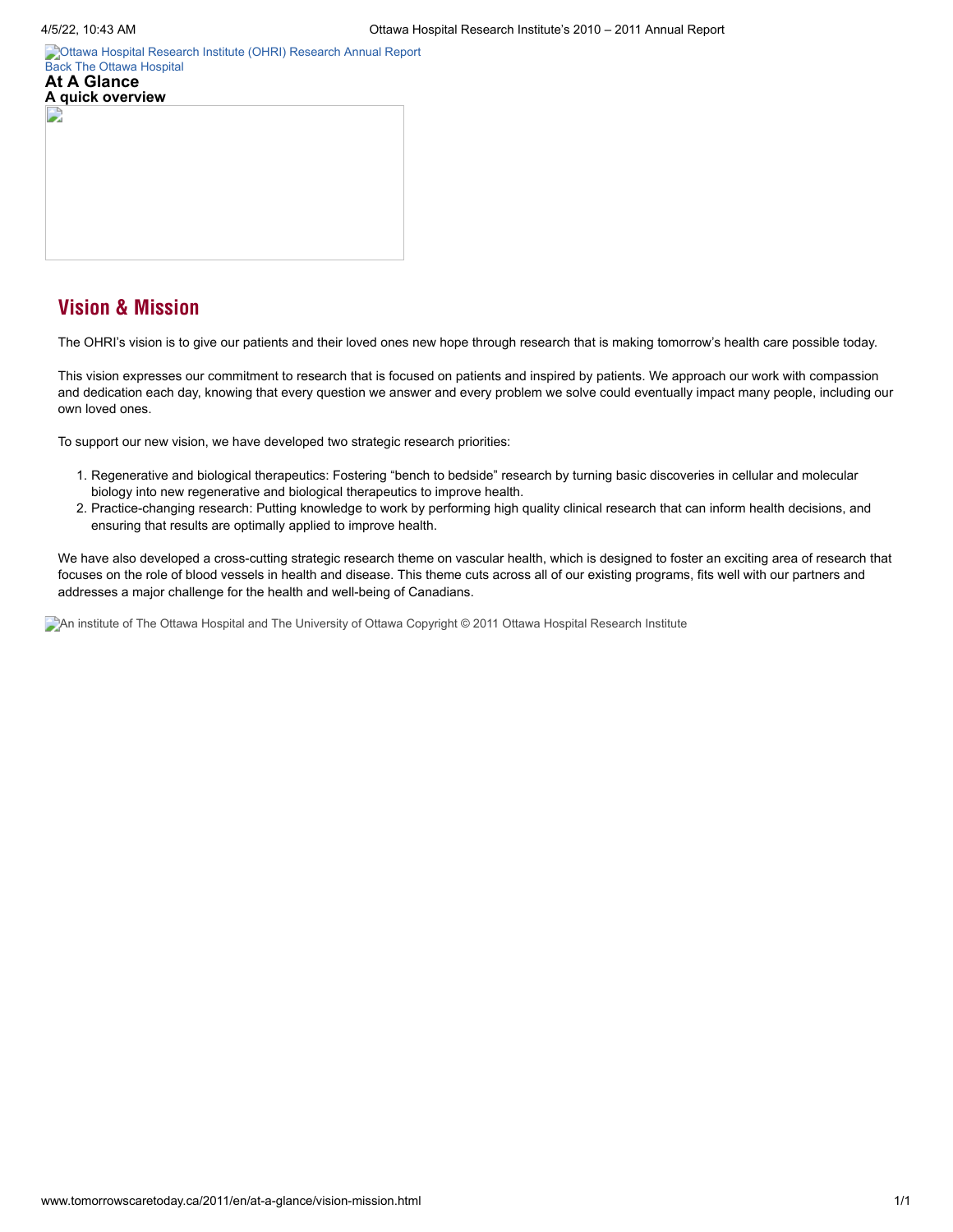[Ottawa Hospital Research Institute \(OHRI\)](http://www.tomorrowscaretoday.ca/2011/en/) [Research Annual Report](http://www.worldclasscare.ca/) [Back](http://www.tomorrowscaretoday.ca/2011/en/at-a-glance/mobile.html) [The Ottawa Hospital](http://www.tomorrowscaretoday.ca/2011/en/) **At A Glance**



# Who

Research is a team activity at the OHRI, involving scientists, clinical investigators, trainees and specialized support staff. Patients also play a crucial role in research by volunteering for studies and providing inspiration and ideas for improving care.

## **Scientists**

OHRI has 105 scientists leading teams of five to 30 people each. Scientists have MDs, PhDs, or both, and spend the majority of their time on research. All OHRI scientists are also professors at the University of Ottawa and many are active physicians at The Ottawa Hospital.

## **Investigators**

Investigators are generally physicians, nurses, or other health-care professionals at The Ottawa Hospital. They devote significant time to research while also being very active in clinical practice. OHRI has almost 400 investigators.

#### **Trainees**

OHRI has about 400 trainees who conduct much of the hands-on research at OHRI and come up with many of the innovative ideas for new studies. Trainees include graduate students, postdoctoral fellows, undergraduates, summer students and volunteers. Most are undertaking research at OHRI as part of a degree at the University of Ottawa.

## **Support staff**

OHRI depends on more than 700 highly specialized support staff to conduct groundbreaking research. Support staff members coordinate clinical trials, manage research programs and operate sophisticated laboratory equipment. They also take care of health and safety, commercialization, finance and other areas of administration.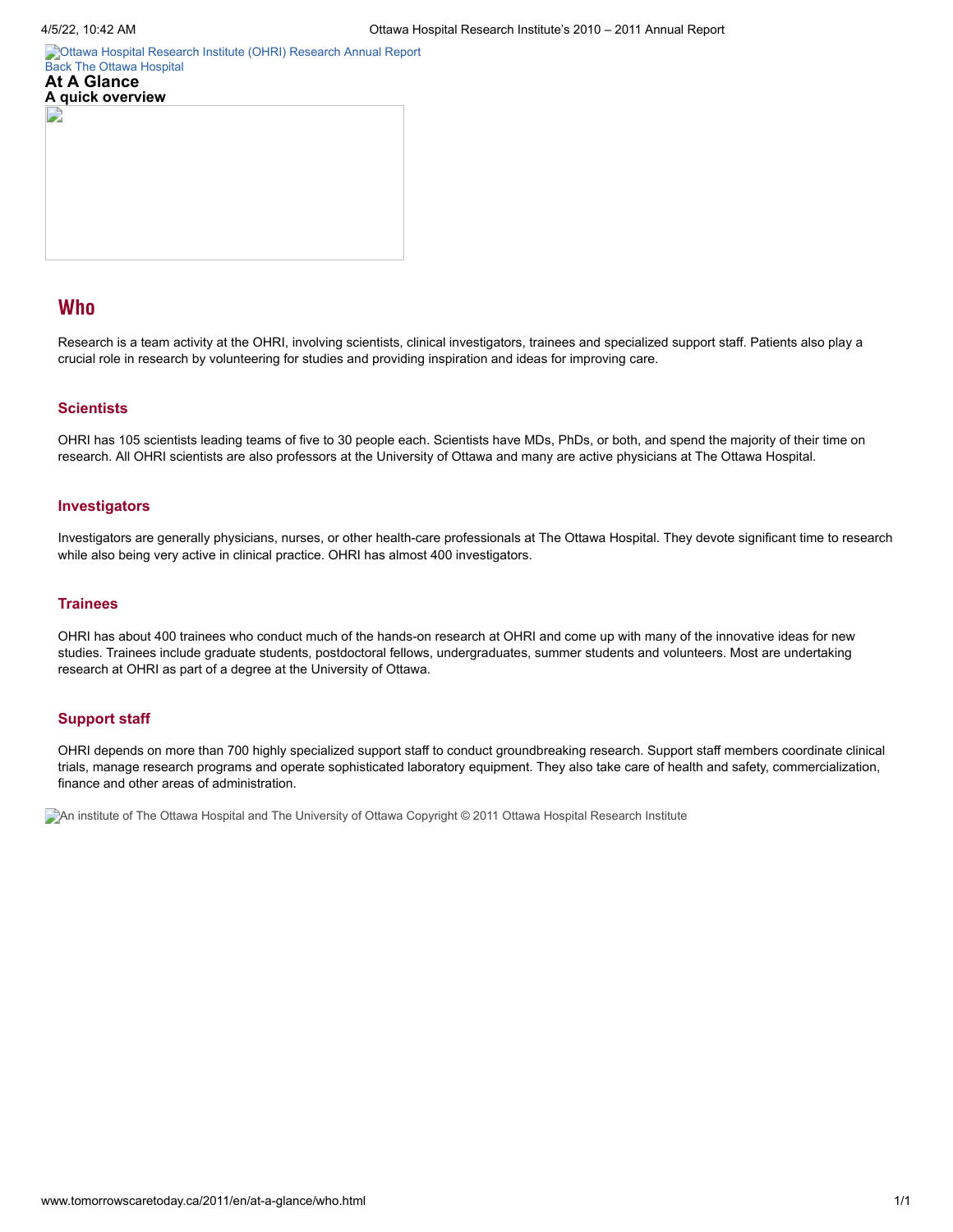**A quick overview**

[Ottawa Hospital Research Institute \(OHRI\)](http://www.tomorrowscaretoday.ca/2011/en/) [Research Annual Report](http://www.worldclasscare.ca/) [Back](http://www.tomorrowscaretoday.ca/2011/en/at-a-glance/mobile.html) [The Ottawa Hospital](http://www.tomorrowscaretoday.ca/2011/en/) **At A Glance**

# **What**

Research at OHRI is focused on answering important health questions and translating new findings into benefits for patients and society. With more than 1,500 scientists, clinical investigators, trainees and staff, we are investigating virtually every major disease and condition. Our research spans the full spectrum of health science, from basic molecular biology and epidemiology, to clinical trials and the development of new therapies, to health services and knowledge translation research.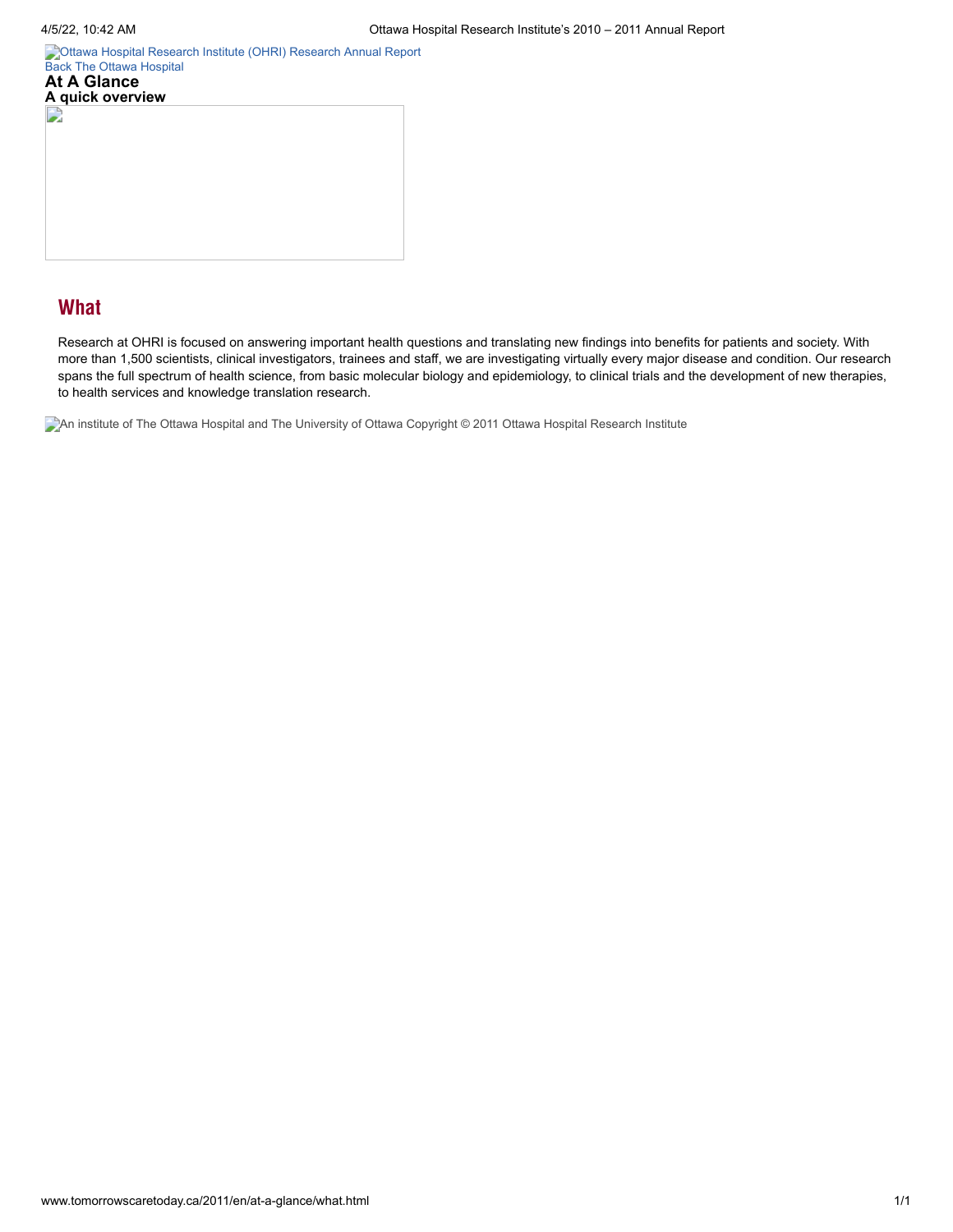**A quick overview**

[Ottawa Hospital Research Institute \(OHRI\)](http://www.tomorrowscaretoday.ca/2011/en/) [Research Annual Report](http://www.worldclasscare.ca/) [Back](http://www.tomorrowscaretoday.ca/2011/en/at-a-glance/mobile.html) [The Ottawa Hospital](http://www.tomorrowscaretoday.ca/2011/en/) **At A Glance**

# **Where**

The OHRI is based at The Ottawa Hospital, with activities in nearly all clinics at all three campuses (Civic, General and Riverside). We have specialized laboratories such as the Sprott Centre for Stem Cell Research, the Centre for Innovative Cancer Research and several Good Manufacturing Practice Laboratories.

OHRI is also in the midst of the largest expansion in its history thanks to two prestigious grants obtained through the Canada Foundation for Innovation's Research Hospital Fund.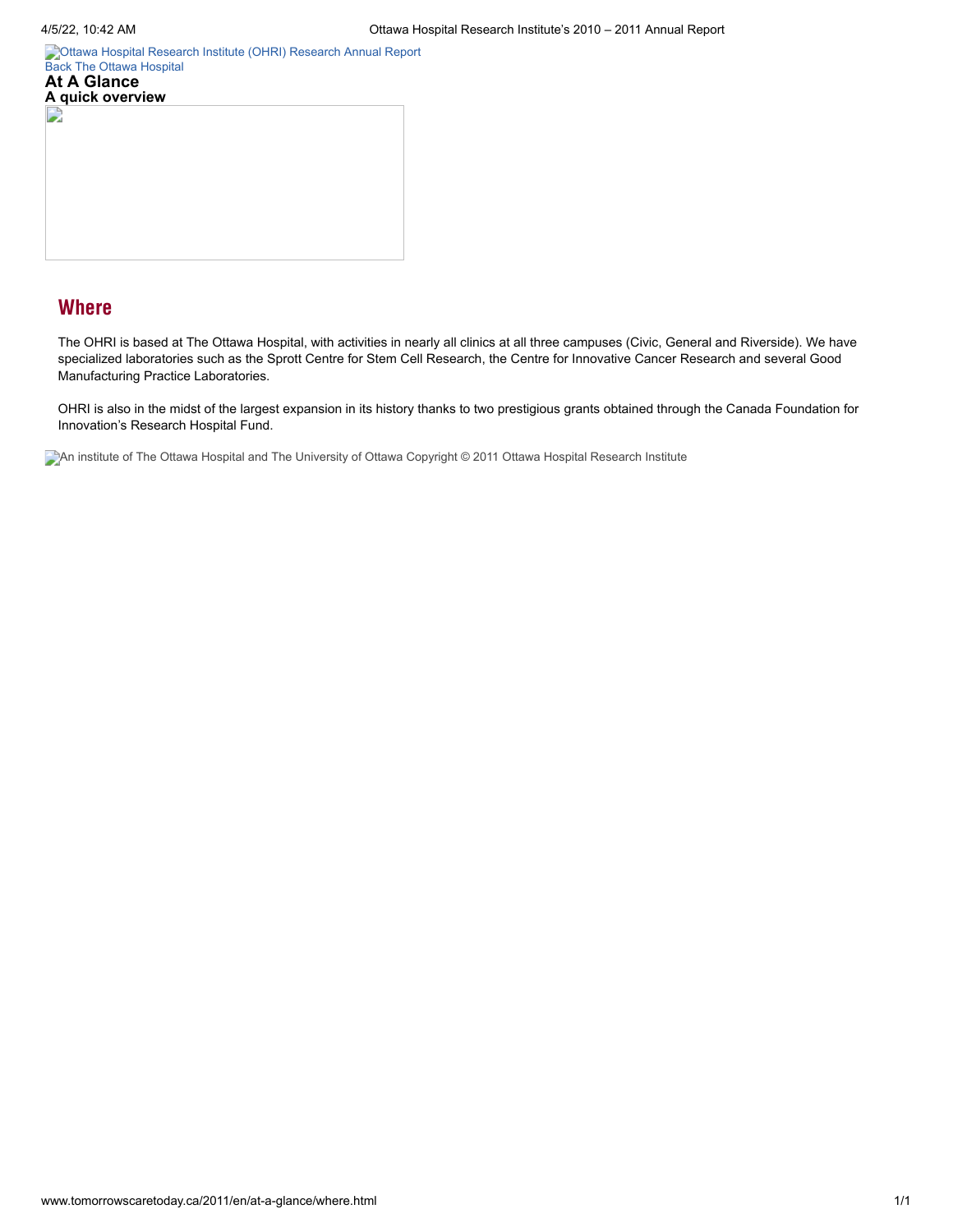E

**A quick overview**

[Ottawa Hospital Research Institute \(OHRI\)](http://www.tomorrowscaretoday.ca/2011/en/) [Research Annual Report](http://www.worldclasscare.ca/) [Back](http://www.tomorrowscaretoday.ca/2011/en/at-a-glance/mobile.html) [The Ottawa Hospital](http://www.tomorrowscaretoday.ca/2011/en/) **At A Glance**

# Leadership Team

The OHRI is a not-for-profit corporation governed by a Board of Directors that includes members of the University of Ottawa, The Ottawa Hospital, The Ottawa Hospital Foundation and the community.

## **Board Chair**

Ken Newport, Biotech Entrepreneur

## **Board Vice-Chair and Treasurer**

In Mumford, Chief Operating Officer, Canadian Blood Services

# **Board of Directors**

- Dr. Jacques Bradwejn, Dean, Faculty of Medicine, University of **Ottawa**
- In Curry, President and CEO, DNA Genotek
- Don Hewson, President and CEO, HBS Marketing
- Dr. Jack Kitts, President and CEO, The Ottawa Hospital
- Rose Lipiec, Financial Planner, TD Waterhouse Financial Planning
- Randall Marusyk, Managing Partner, MBM Intellectual Property Law
- Dr. Mona Nemer, Vice-President, Research, University of **Ottawa**
- **Lynn Pratt, Partner, Deloitte & Touche LLP**
- Dr. Denis Prud'homme, Dean Faculty of Health Sciences, University of Ottawa
- Dr. Duncan Stewart, CEO and Scientific Director, Ottawa Hospital Research Institute, Vice-President of Research, (TOH) and Professor of Medicine, uOttawa
- **Bashir Surani, Member of The Ottawa Hospital Board of** Governors
- D. Lynne Watt, Partner, Gowling Lafleur Henderson LLP
- Shirley Westeinde, Chair, Westeinde Group of Companies

#### **Senior Management Team**

The OHRI's senior management team provides scientific and administrative leadership.

- Dr. Duncan Stewart, CEO and Scientific Director
- Dr. Jay Baltz, Associate Scientific Director, Trainees
- Dr. Dean Fergusson, Program Director, Clinical Epidemiology
- Dr. Antoine Hakim, Program Director, Neuroscience
- Robert Hanlon, Chief Operating Officer
- Dr. Rashmi Kothary, Associate Scientific Director
- Dr. Michael McBurney, Program Director, Cancer Therapeutics
- Dr. Leo Renaud, Associate Scientific Director
- Dr. Michael Rudnicki, Program Director, Regenerative Medicine
- Dr. Alexander Sorisky, Program Director, Chronic Disease
- Dr. Valerie Wallace, Program Director, Vision
- Dr. Phil Wells, Associate Scientific Director, Clinical Research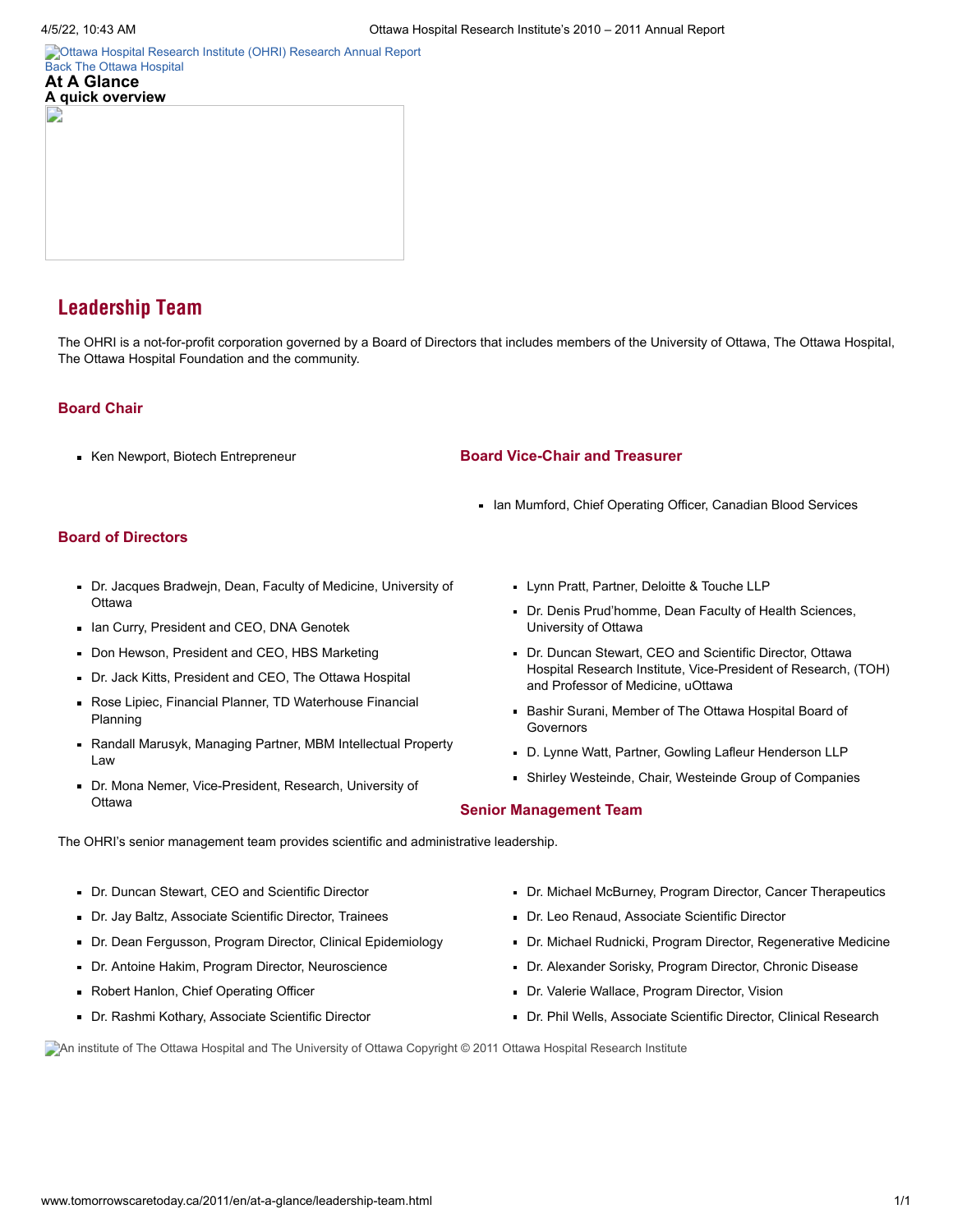L)

[Ottawa Hospital Research Institute \(OHRI\)](http://www.tomorrowscaretoday.ca/2011/en/) [Research Annual Report](http://www.worldclasscare.ca/) [Retour](http://www.tomorrowscaretoday.ca/2011/en/) [The Ottawa Hospital](http://www.tomorrowscaretoday.ca/2011/en/) **2010-2011 Highlights**

#### **Research improving health today**

- **Improving care for traumatic neck injuries**: People who have been in car accidents or suffered other physical traumas are now receiving better care for neck injuries thanks to Dr. Ian Stiell's Canadian C-Spine Rule. This rule helps emergency room physicians and nurses determine which patients require special care (i.e. immobilization and diagnostic imaging) for potential neck injuries. This ensures that all patients receive the most appropriate care promptly, which reduces emergency department wait times for everyone. After extensive research, the rule is now being implemented in 10 Ontario hospitals, thanks to a grant from the Council of Academic Hospitals of Ontario (CAHO). Please see [CAHO](http://www.caho-hospitals.com/what-we-do/artic/canadian-c-spine-rule/) for details.
- **Better screening for diabetes after pregnancy**: Women who suffer from pregnancy-related diabetes are now receiving better follow-up care, thanks to research led by Dr. Erin Keely. Dr. Keely and her colleagues developed a reminder system that has resulted in twice as many women receiving the recommended diabetes screening six months after giving birth. The system, which has now been implemented at The Ottawa Hospital and the Queensway Carleton Hospital, is helping many women receive the counseling and treatment they need to manage their risk of diabetes. Please see *Chronic [Diseases](http://www.phac-aspc.gc.ca/publicat/cdic-mcc/31-2/ar-02-eng.php) in Canada* for details.
- **Preventing dangerous infections in cystic fibrosis patients**: People with the genetic lung disease cystic fibrosis are now being better protected from lung infections thanks to research led by Dr. Shawn Aaron. Dr. Aaron and his team discovered that a dangerous strain of bacteria is spreading between cystic fibrosis patients in Ontario, and this has already led to better infection control procedures for these patients. Please see the *Journal of American Medical [Association](http://jama.ama-assn.org/cgi/content/abstract/304/19/2145?maxtoshow=&hits=10&RESULTFORMAT=&fulltext=cystic+fibrosis&searchid=1&FIRSTINDEX=0&resourcetype=HWCIT) (JAMA)* paper for details.
- **Preventing stroke**: People who are treated for mini-strokes at The Ottawa Hospital have an excellent chance of avoiding a full-blown stroke thanks to a comprehensive research-based stroke prevention program. Developed by Dr. Mike Sharma, the program involves coordinated efforts between neurologists, emergency physicians and other health professionals, as well as a patient-centred approach for counseling about stroke risk factors. A recent study showed that mini-stroke patients who participated in this program had just a 3.2 per cent chance of suffering a full-blown stroke within three months, compared to a 10 per cent chance at other centres. Please see the American Heart Association's *[Stroke](http://stroke.ahajournals.org/cgi/content/abstract/41/11/2601)* journal for details.
- **Looking out for patient safety**: Patients at The Ottawa Hospital are now receiving safer care thanks to a patient safety surveillance system developed by Dr. Alan Forster and colleagues. The system involves a nurse observer who regularly monitors units and records details about potential patient safety events in a novel web-based form. The system has been so successful that it is now being expanded to other hospitals in Ottawa and Montreal as part of a research project funded by the Canadian Institutes of Health [Research.](http://qualitysafety.bmj.com/content/early/2011/03/01/bmjqs.2010.048694.abstract) Please see *British Medical Journal (BMJ) Quality & Safety* for details.

#### **Research providing hope for tomorrow**

- **Breakthroughs in Parkinson's**: Diagnosing and treating Parkinson's disease may one day be easier, thanks to new research led by Dr. Michael Schlossmacher. Dr. Schlossmacher and his team have developed an experimental approach to detect Parkinson's earlier and more accurately by measuring the level of a protein called alpha-synuclein within the spinal fluid. They have also unraveled the biology behind a well-known link between Parkinson's and Gaucher disease, and the results suggest that drugs that have already been developed for Gaucher may also be useful in people with Parkinson's. Please see *Lancet [Neurology](http://www.thelancet.com/journals/laneur/article/PIIS1474-4422%2811%2970014-X/abstract)* and *Annals of [Neurology](http://onlinelibrary.wiley.com/doi/10.1002/ana.22400/abstract)* for details.
- **Developing new stem cell therapies**: New research led by Dr. Duncan Stewart suggests that a commonly used type of bone marrow stem cell may be able to help treat sepsis, a deadly condition that can occur when an infection spreads throughout the body. The study shows that mesenchymal stem cells can reduce organ damage, help clear infection and triple the overall survival rate in experimental models of sepsis. Please see the *American Journal of [Respiratory](http://ajrccm.atsjournals.org/cgi/content/abstract/182/8/1047?maxtoshow=&hits=10&RESULTFORMAT=&author1=stewart+d&searchid=1&FIRSTINDEX=0&fdate=1/1/2010&resourcetype=HWCIT) and Critical Care Medicine* for details.
- **Cancer-fighting viruses**: Dr. John Bell and his team have made exciting progress in the development of cancer-fighting viruses. They recently discovered that in addition to directly infecting and killing tumours, these viruses also indirectly kill tumours by infecting and destroying the blood vessels that feed them. This study was conducted in laboratory models, but a similar effect has also been observed in patients and the work is fuelling further innovative clinical trials. Please see *[Molecular](http://www.nature.com/mt/journal/vaop/ncurrent/abs/mt201126a.html) Therapy* for details.
- **Investigating novel anti-cholesterol therapies**: Dr. Xiaohui Zha and her group have discovered a potential new strategy to reduce the buildup of cholesterol in blood vessels. They found that a commercially available peptide called st-Ht31 changes the location of cholesterolprocessing machinery within certain blood vessel cells, and this causes the cells to release large amounts of excess cholesterol. While this research is still at early stages, it provides hope that new strategies may be found reduce the risk of heart disease and stroke. Please see the *Journal of Biological [Chemistry](http://www.jbc.org/content/early/2010/11/24/jbc.M110.173666.abstract)* for details.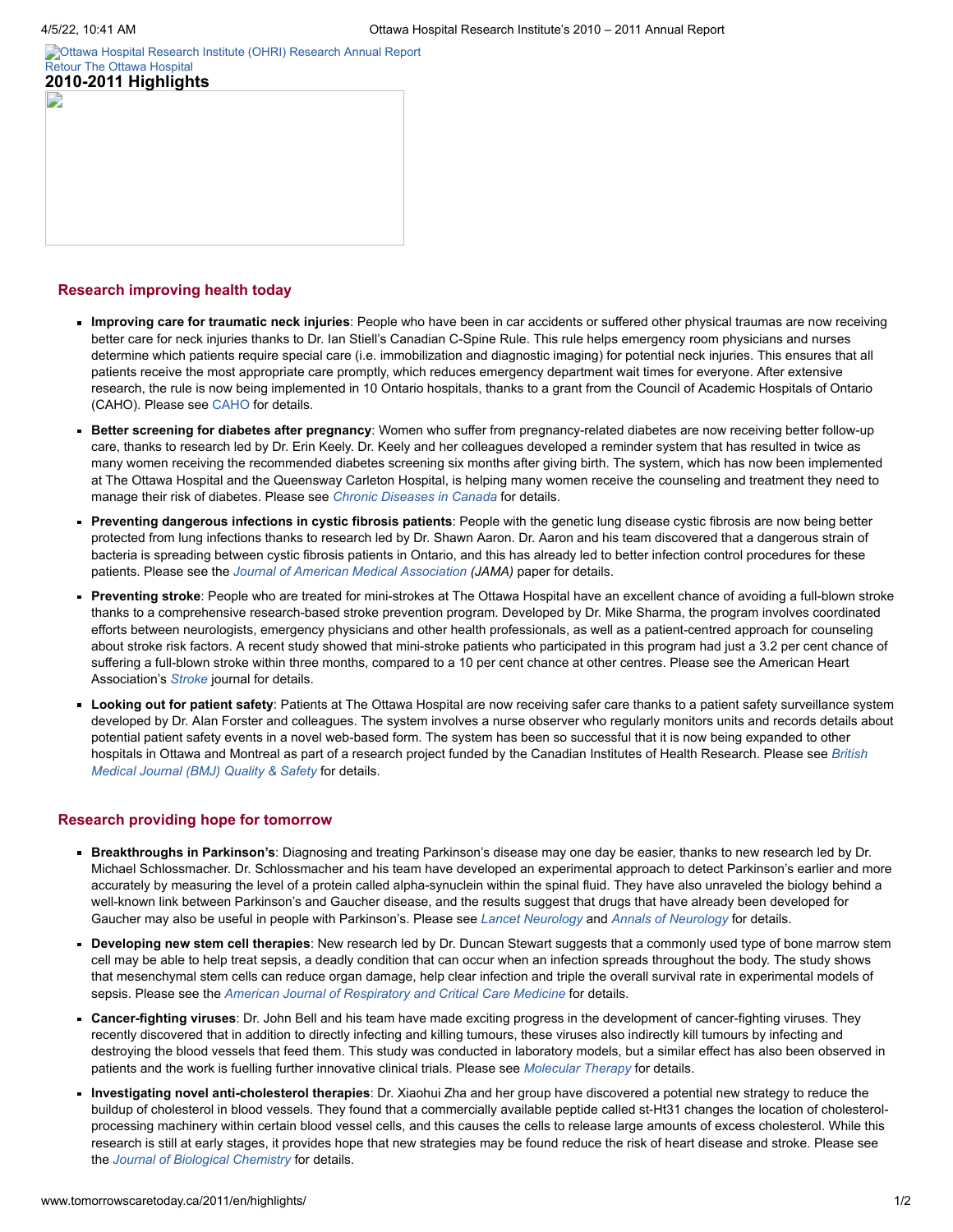- **Understanding gene regulation in stem cells**: A new discovery led by Dr. Marjorie Brand provides crucial insight into the fundamental question of how one protein can have opposite effects inside different types of cells. Specifically, Dr. Brand and her group found that in blood stem cells, the TAL1 protein activates genes that promote the healthy development of red blood cells. However, when TAL1 is found in certain white blood cells, it activates a completely different set of genes and promotes the development of leukemia. This discovery, which involved a number of groups at OHRI, has important implications for the development of new therapies to regenerate blood and fight leukemia. Please see the *European Molecular Biology [Organization](http://www.nature.com/emboj/journal/vaop/ncurrent/abs/emboj2010342a.html) (EMBO) Journal* for details.
- **Personalizing cancer treatment**: Dr. Christina Addison and colleagues have found a potential new biomarker to help predict which lung cancer patients are likely to benefit from a new targeted anti-cancer therapy. After analyzing blood samples from more than 500 patients, they found that those who had low levels of a protein called Transforming Growth Factor alpha were more likely to benefit from the drug erlotinib. They also found another potential biomarker that could help predict overall survival. The findings provide an important contribution to the development of more personalized treatments for cancer. Please see the *Journal of Clinical [Oncology](http://jco.ascopubs.org/content/28/36/5247.abstract)* for details.
- **New insight into how HIV causes AIDS**: New research by Dr. Jonathan Angel's group is shedding light on the important question of how exactly HIV weakens the immune system. While is has been known for many years that HIV directly infects and kills T cells, Dr. Angel's research shows for the first time that HIV also disrupts the IL-7 signalling pathway that is crucial for T cell development, function and survival. This research is important because it suggests that IL-7-based therapies for HIV (which are currently in clinical trials) may need to be augmented with therapies that restore the IL-7 signalling pathway. Please see the *Journal of [Leukocyte](http://www.jleukbio.org/content/89/4/499.abstract) Biology* for details.

#### **Milestones and special recognition**

- **Growth in funding**: The OHRI has grown to become the fourth largest hospital-based research institute in the country in terms of funding from the Canadian Institutes of Health Research (CIHR). Despite an increasingly competitive research environment, OHRI scientists have continued to rank well above the national average in CIHR grant competitions, and thanks to this success, OHRI is now one of the top research institutes in the country.
- **Our top researchers of the year**: Three OHRI researchers were honoured for their outstanding work at The Ottawa Hospital's 2010 Gala for Research. Graduate student Melissa Bowerman was recognized for her promising work in developing new treatments for Spinal muscular atrophy (under the supervision of Dr. Rashmi Kothary); Dr. Lynn Megeney was recognized for his groundbreaking work on stem cell development; and Dr. John Bell was recognized for his exceptional research career, including his leadership in developing of cancerfighting viruses. Please see the [news](http://www.ohri.ca/newsroom/newsstory.asp?ID=235) story for details.
- **Leadership in clinical research**: Dr. Jeremy Grimshaw was elected Co-Chair of the Cochrane Collaboration, a highly prestigious international research network that helps people make informed health-care decisions. The Cochrane Collaboration is the world's leading independent assessor of medical interventions and medical research, with more than 28,000 contributors from more than 100 countries. Please see the [news](http://www.ohri.ca/newsroom/newsstory.asp?ID=244) story for details.
- **Leadership in kidney research**: Dr. Kevin Burns was awarded the Kidney Foundation of Canada's 2010 Medal for Research Excellence. Dr. Burns is recognized as a leader in translating kidney research into clinical practice and he has also made many contributions to the training of kidney researchers, including the development of the KRESCENT program. Please see the [news](http://www.kidney.ca/Page.aspx?pid=1712) story for details.
- **Building world-class research facilities**: The Ottawa Hospital Research Institute recently completed construction of a new Centre for  $\blacksquare$ Innovative Cancer Research. The facility includes specialized manufacturing and testing laboratories that will reduce the time it takes for laboratory discoveries to benefit patients. Researchers at the new centre are leading the world in developing biological therapies for cancer, such as cancer-fighting viruses. They are also working to develop more personalized therapies that are targeted to each patient's unique type of cancer. This laboratory is one of several new research facilities that will be opening soon at OHRI, thanks to a prestigious grant from the Canada Foundation for Innovation and generous support from the community.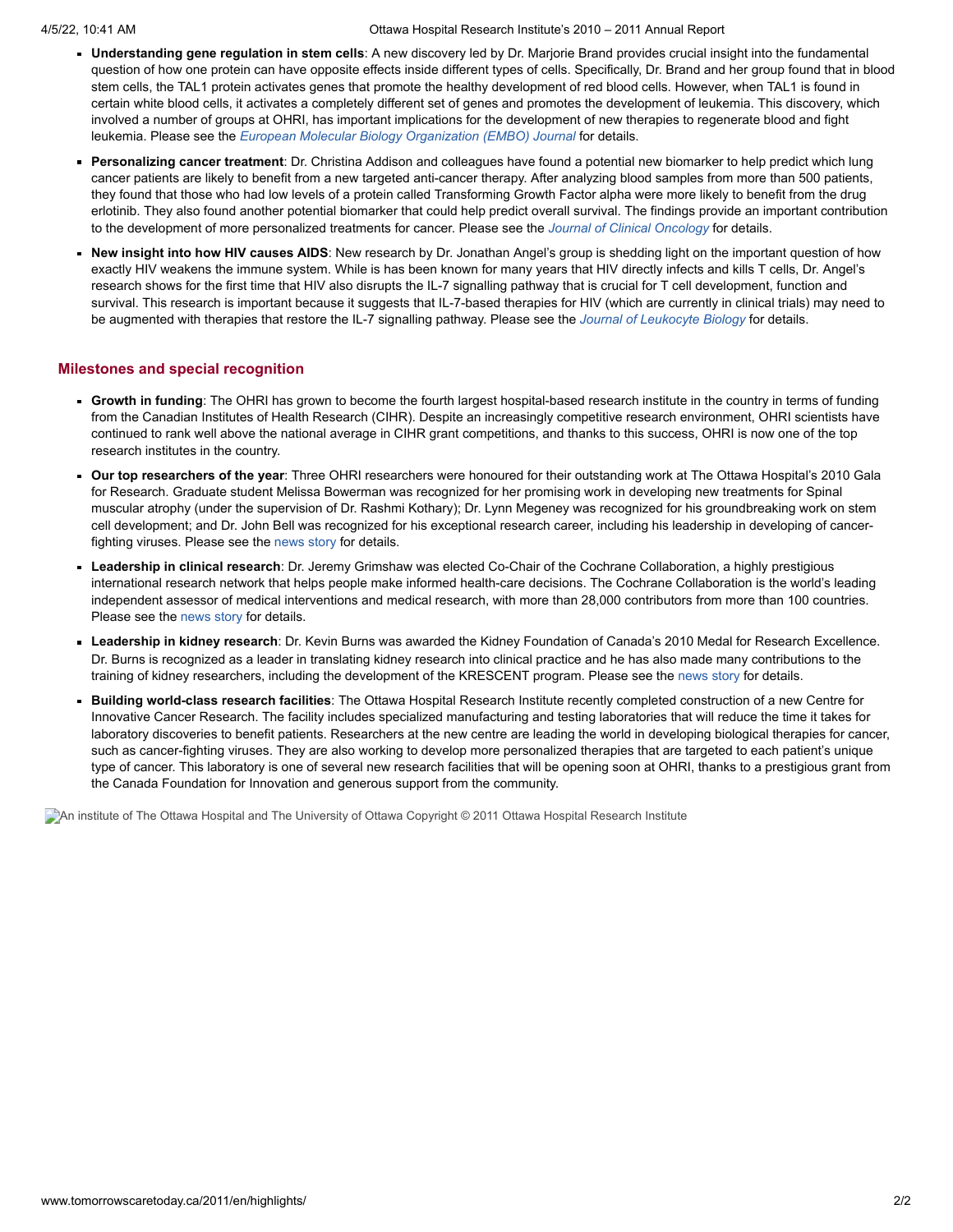E

[Ottawa Hospital Research Institute \(OHRI\)](http://www.tomorrowscaretoday.ca/2011/en/) [Research Annual Report](http://www.worldclasscare.ca/) [Back](http://www.tomorrowscaretoday.ca/2011/en/success-stories/mobile.html) [The Ottawa Hospital](http://www.tomorrowscaretoday.ca/2011/en/) **Success Stories in Research and Patient Care**

# The power of research: How the treatment of blood clots is being revolutionized right here in Ottawa



This is the story of Dr. Marc Rodger and his team's groundbreaking thrombosis research.

Like many things in life, blood clots can be both helpful and harmful. They can save lives by sealing up wounds. They can prove deadly if they lodge in an organ and block blood flow.

As a thrombosis specialist at The Ottawa Hospital (TOH), Dr. Marc Rodger detects potentially deadly blood clots in the veins, breaks them up safely, and prevents them from coming back. As a senior scientist at the Ottawa Hospital Research Institute (OHRI), he designs and tests new strategies for managing blood clots. His research has had an enormous impact at TOH, and around the world.

"The reason thrombosis research is important to me is that I can see that we can very effectively do something to help patients," says Dr. Rodger, also a professor of medicine at the University of Ottawa. "We've made improvements everywhere from prevention to diagnosis to treatment. Being able to make a difference - not only to patients locally, but also changing care for a generation of patients internationally - that's something that matters to me."

Over the last 10 years, Dr. Rodger and his colleagues have developed diagnostic models that are used around the world to streamline the detection of blood clots.

They have pioneered an innovative home-based blood clot treatment program and an interactive phone system to provide patients with regular drug dosage updates.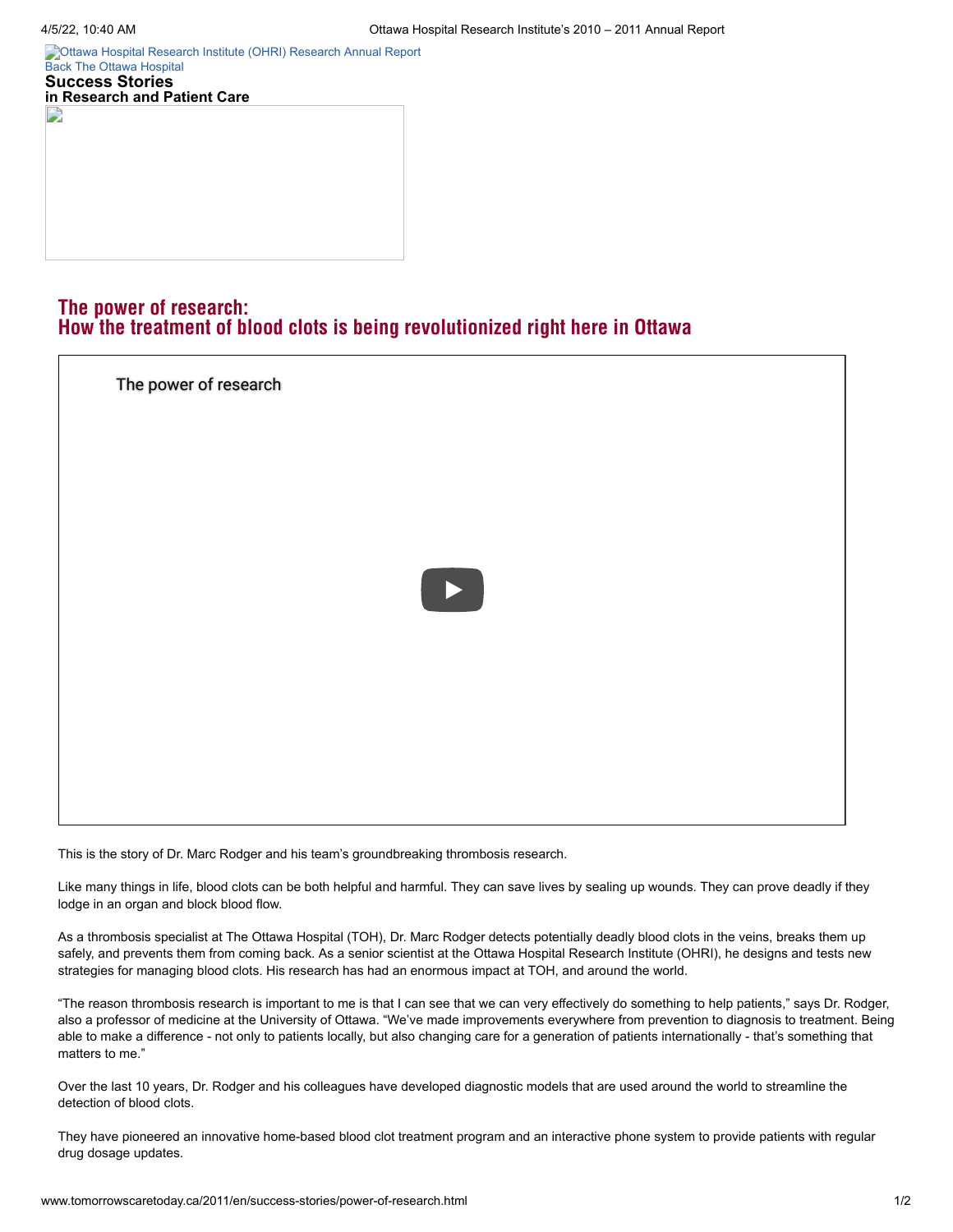They are leading a major international clinical trial to improve the prevention of blood clots in high-risk pregnant women, and they have also developed a tool to predict when patients can safely stop blood clot treatment.

These innovations not only saved lives, they make treatments easier and more efficient for patients, their families and the health care system.

#### **World-class care: a patient's story**

The OHRI's Thrombosis Group has made a difference in countless lives, including that of well-known Ottawa lawyer and businessperson Thomas d'Aquino.

After experiencing sharp pain in his upper back, in 2005 d'Aquino was diagnosed with a double blood clot in the lung, and was later found to have a rare blood clotting condition called protein S deficiency.

"My first question was, 'how can I read up on this thing that has happened to me?'" recalls d'Aquino. "Dr. Rodger was able to give me some research papers, including some papers that he and his colleagues had authored, and that was very helpful for me to quickly understand what it was that I was dealing with."

"It's not very often you meet a doctor who can diagnose what the problem is, but at the same time spends a considerable amount of time doing serious research," says d'Aquino. "That, to me, is the best combination."

As a result of OHRI research, d'Aquino was diagnosed rapidly, treated without being admitted to hospital and kept on life-saving blood thinners permanently.

"If Mr. d'Aquino would have come to us 12 years ago when I was in medical school, he would have been admitted to hospital and waited until Monday to get his scans to prove that he had a blood clot in his lung," says Dr. Rodger. "He would have been treated in hospital with intravenous medications for a week, and then discharged on oral blood thinners."

Thomas d'Aquino was discharged from the emergency room the Sunday night he came in, and has been treated as an outpatient ever since.

"The fact that I was being treated with something so serious, yet allowed to walk out the door and go home was very special, and psychologically, I think that was very important," says d'Aquino.

"We've gone from a decade ago where all of this was done inefficiently in hospital at great burden to the system and to patients, to an efficient, streamlined, outpatient care model," says Dr. Rodger.

### **Measuring the impact**

How do you measure the impact of this research on patients like d'Aquino?

A key way to assess the quality of care is to examine the thickness of patients' blood – it needs to be just thick enough to allow clotting if there is a wound, but not so thick that it causes clots to form when they aren't needed. At the TOH Thrombosis Clinic, patients' blood is in the ideal thickness range 80 per cent of the time, which is far greater than the 50 to 60 per cent range typical of other centres.

"I'm a huge fan of the Thrombosis Clinic," says d'Aquino. "Everyone at the clinic has always treated me so well: everyone from that wonderful lady with the booming voice in the reception area...to the staff that work with Dr. Rodger. I've just had excellent treatment."

To learn more about the Thrombosis Research Group, please click [here](http://www.ohri.ca/programs/clinical_epidemiology/Thrombosis_Group/default.asp).

#### **Breakthrough OHRI Thrombosis Research Publications**

- Oake N et al. [CMAJ](http://www.cmaj.ca/cgi/content/abstract/180/9/927) January 2009;180(9):927-933.
- Anderson DR et al. [JAMA](http://jama.ama-assn.org/content/298/23/2743.abstract?sid=f42e383a-b914-40e1-9dfd-c575eb245fb0) 2007;298:2743-2753.
- Rodger MA et al. [CMAJ](http://www.cmaj.ca/cgi/content/full/179/5/417) 2008;179(5):417-426.
- Wells PS et al. [JAMA](http://jama.ama-assn.org/content/295/2/199.abstract?sid=b16d3841-5755-4266-affd-ef04d22c33a1) 2006;295(2):199-207.
- Wells PS et al. N [Engl](http://www.nejm.org/doi/full/10.1056/NEJMoa023153) J Med 2003;349(13):1227-35.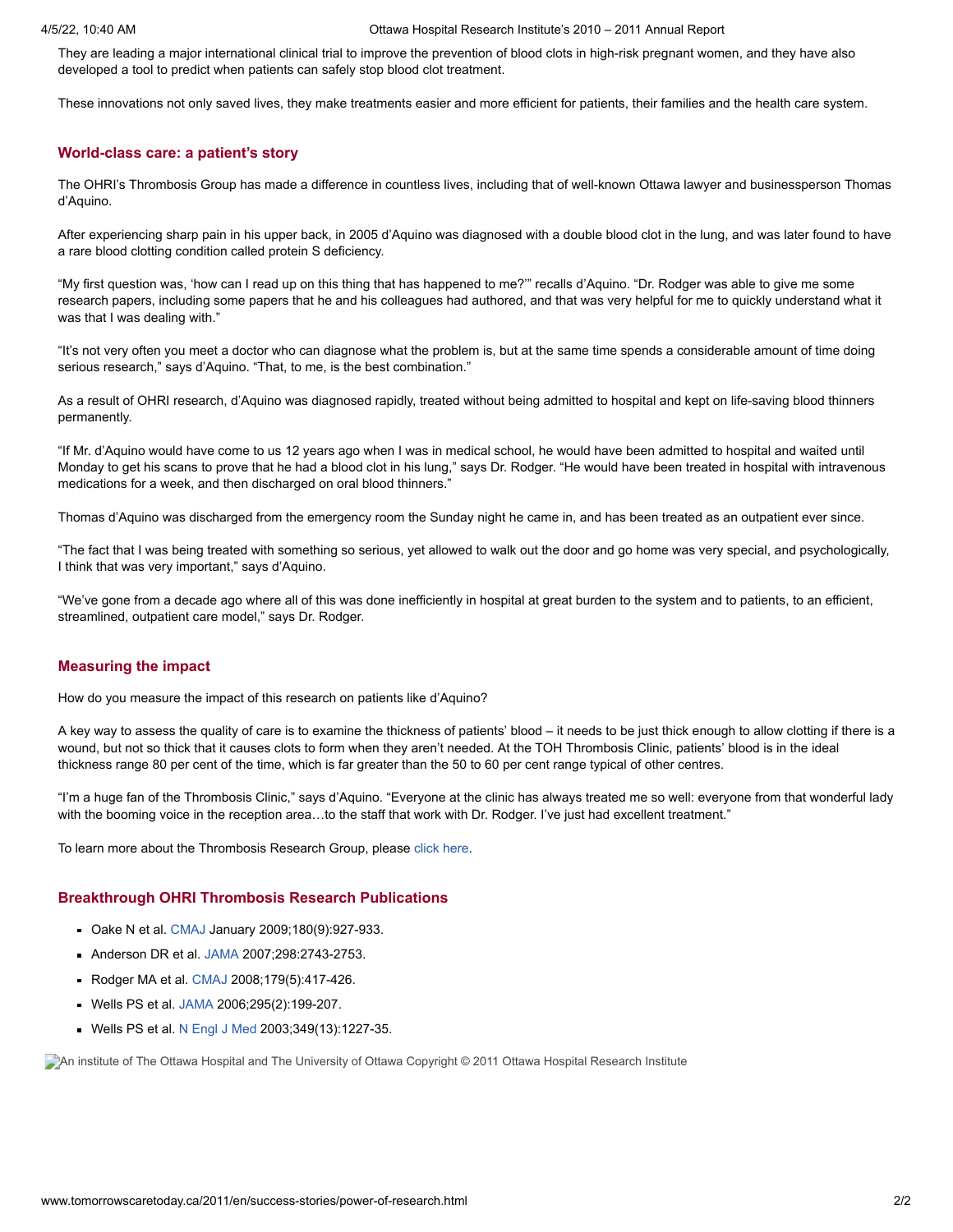[Ottawa Hospital Research Institute \(OHRI\)](http://www.tomorrowscaretoday.ca/2011/en/) [Research Annual Report](http://www.worldclasscare.ca/) [Back](http://www.tomorrowscaretoday.ca/2011/en/success-stories/mobile.html) [The Ottawa Hospital](http://www.tomorrowscaretoday.ca/2011/en/) **Success Stories in Research and Patient Care**

# The power of compassion: How an ICU patient attended the birth of his ninth child

| The power of compassion |                                                                                                                                               |  |
|-------------------------|-----------------------------------------------------------------------------------------------------------------------------------------------|--|
|                         |                                                                                                                                               |  |
|                         |                                                                                                                                               |  |
|                         | $\begin{array}{ c c } \hline \quad \quad & \quad \quad & \quad \quad \\ \hline \quad \quad & \quad \quad & \quad \quad \\ \hline \end{array}$ |  |
|                         |                                                                                                                                               |  |
|                         |                                                                                                                                               |  |
|                         |                                                                                                                                               |  |

This is the story of Ottawa Rabbi Yehuda Simes.

"It was just a regular, absolutely uneventful drive, but the totally unexpected took place," says Rabbi Simes, describing an accident that took place in June 2010, after a deer jumped out in front of his family vehicle. "In order to protect our family, [my wife] Shaindel had to veer around the deer, but the car lost control."

Seven of eight Simes children were in the vehicle with Rabbi Simes and his wife, who was seven months pregnant with the couple's ninth child. Though the children and Mrs. Simes escaped with only minor injuries, Rabbi Simes was crushed by the ceiling of the van.

Rabbi Simes was airlifted to the closest hospital in the U.S. for trauma treatment, until shortly after when he was transferred to his home town, and The Ottawa Hospital (TOH).

"When we received the call requesting transfer arrangements, Dr. John Kim and I looked at each other and said – 'we have to bring this man home,'" says Nancy McDonald, Clinical Manager of the Intensive Care Unit (ICU) at the General Campus of TOH.

Once he arrived, TOH quickly mobilized Rabbi Simes' health team. Paralyzed from the neck down, Rabbi Simes was ventilator dependant and required total care. Physicians, registered nurses, respiratory therapists, occupational therapists, physiotherapists, and others made it their mission to provide him with the best possible care.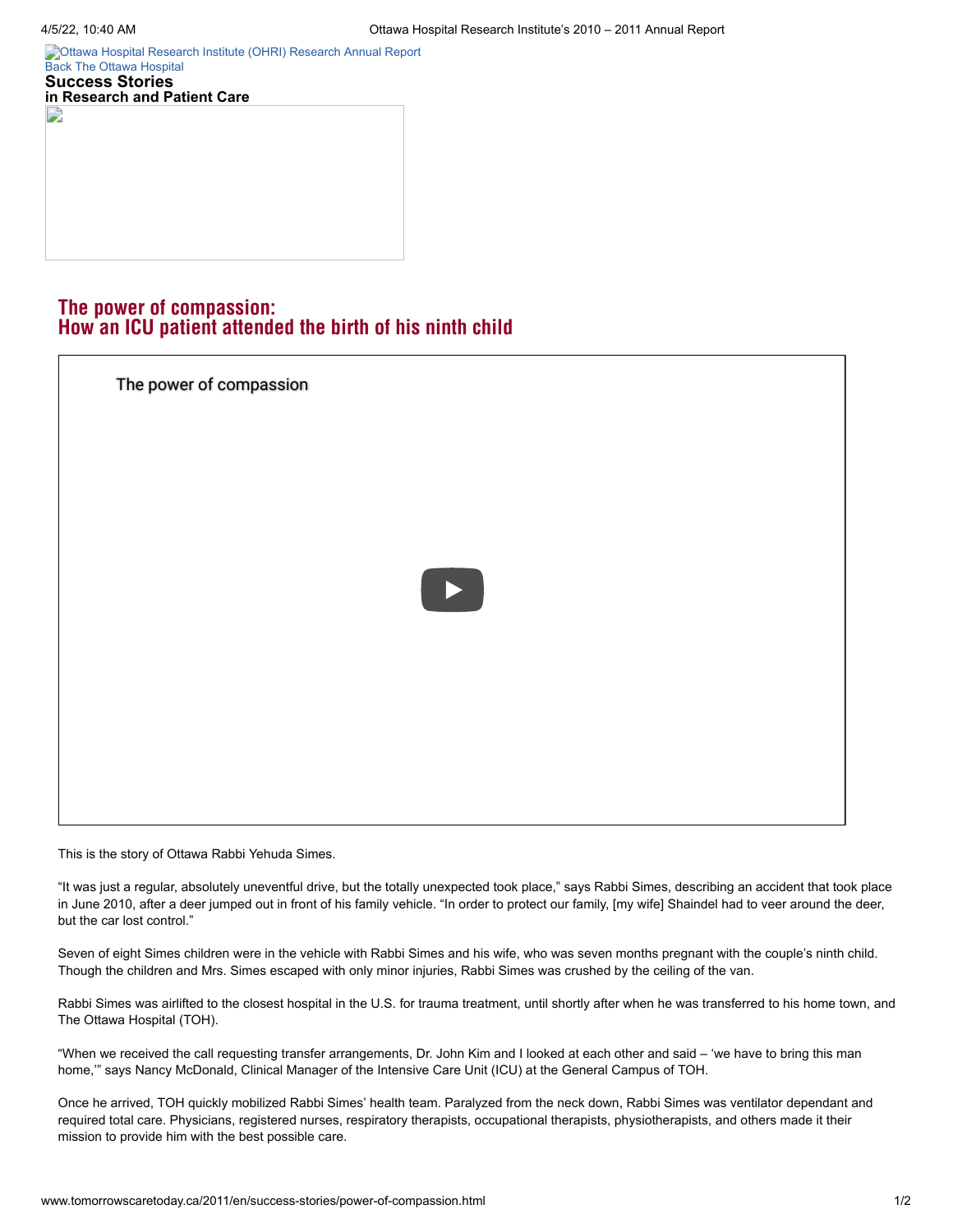#### 4/5/22, 10:40 AM Ottawa Hospital Research Institute's 2010 – 2011 Annual Report

There was also the matter of Mrs. Simes' pregnancy. There too, a team of TOH professionals stepped in, even assisting the family to ensure their religious traditions could be accommodated in the clinical environment.

"Everyone was very efficient, very calming and very relaxing," says Mrs. Simes.

The hospital team gave her a phone number that she could call 24/7 for any support she needed.

"We knew all the staff personally," she says with a smile, recalling the family ice cream celebration TOH facilitated when the children were first reunited with their father. "We always laughed that our kids had a great time at the ICU because they had so many friends there."

Ice cream was one thing. Fulfilling the Simes family's wishes for the birth of their ninth child, however, presented an entirely different set of challenges.

Mrs. Simes expressed that it was incredibly important that her husband be present for the birth. TOH didn't hesitate: the team knew they had to work together to make this happen.

Step one was transferring Mrs. Simes to the General Campus, where her husband was in ICU, from the Civic Campus, where she had been treated in the past.

To ensure the rest happened as safely as possible, TOH also needed to coordinate two teams of experts: the one caring for Mrs. Simes in her delivery and the one responsible for the quality and safety of Rabbi Simes' care during his move from ICU to the maternity ward.

McDonald recalls how intensively the team worked to make this happen.

"We met weekly, to the point where we even had Rabbi Simes and Mrs. Simes come to our meetings to be part of their plan of care," says McDonald.

"We prepared a bag for the Rabbi with all of the things that we would need," says Julie Boulianne, Respiratory Therapist. The team had sourced all the equipment they would need in advance, so that Rabbi Simes could be safely transported out of ICU the moment his wife went into labour.

"This case was no different from what we would do for any other patient coming in," said Sharon Chothia, Registered Nurse in the Birthing Unit at the General Campus, adding that Mrs. Simes "came in very, very quickly, in the middle of the night."

Mrs. Simes arrived at 3:50 a.m., and delivered at 4:30 a.m. In the short 40 minutes that it took her to deliver, both the ICU and the birthing unit sprung in to action to make the couple's wish a reality.

Mrs. Simes says she will never forget the final moments of her delivery.

"Just as my baby was being born, they yelled 'he's coming – he's coming! He's here!'" she recalls. "My husband literally was brought into the room within moments – seconds – of our baby being born."

"The joy was incredible," says Rabbi Simes. "The miracle was so blatant. They had the baby ready for me. As I held that miracle baby, I said the blessing that we say when babies are born. It was a beautiful experience."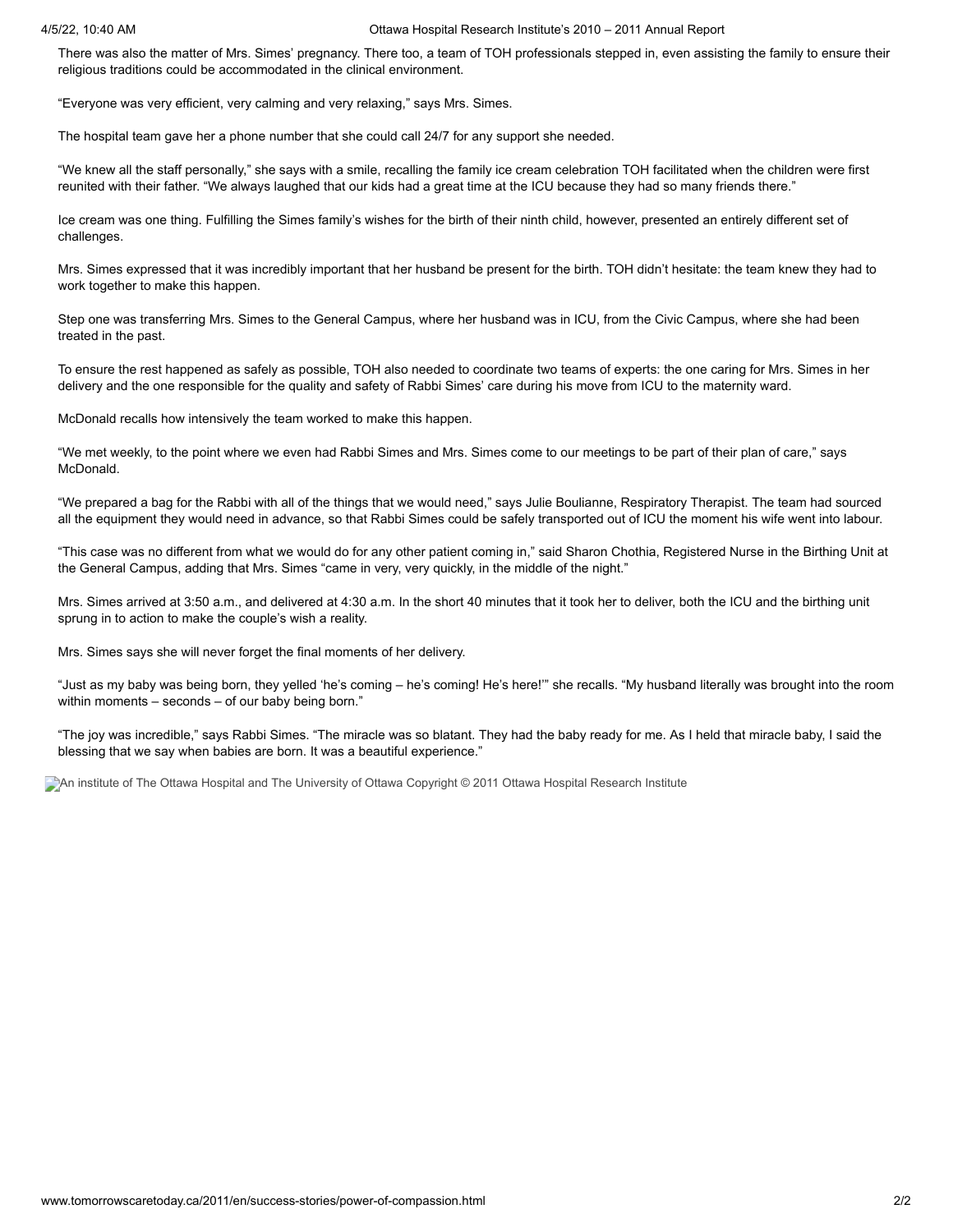E

[Ottawa Hospital Research Institute \(OHRI\)](http://www.tomorrowscaretoday.ca/2011/en/) [Research Annual Report](http://www.worldclasscare.ca/) [Back](http://www.tomorrowscaretoday.ca/2011/en/success-stories/mobile.html) [The Ottawa Hospital](http://www.tomorrowscaretoday.ca/2011/en/) **Success Stories in Research and Patient Care**

# The power of innovation: How technology transforms health care at TOH

| The power of innovation |                       |  |
|-------------------------|-----------------------|--|
|                         |                       |  |
|                         |                       |  |
|                         | $\blacktriangleright$ |  |
|                         |                       |  |
|                         |                       |  |
|                         |                       |  |

This is the story of how The Ottawa Hospital (TOH) is harnessing the power of technology to transform health care.

TOH launched its five-year technology and innovation plan in 2009. The strides made by TOH in 2010 are now accelerating the pursuit of our goal to become one of North America's top 10 per cent of hospitals in terms of quality and patient safety.

Here is a snapshot of the innovation that is enabling improvements to patient care at TOH:

# **PSLS: Putting patient safety first**

TOH implemented the Patient Safety Learning System (PSLS) in April, 2010. PSLS is a simple and intuitive system that aims to find gaps in the reporting and review of adverse events. The goal of the PSLS is to strengthen TOH's culture of quality and patient safety by encouraging timely, voluntary adverse event and incident reporting. PSLS allows TOH and its health-care professionals to meet this goal, making incident reporting simpler; by giving the team the tools to identify systemic problems more effectively; and by identifying best practices and lessons learned that the team can apply to avoid mistakes in the future.

"Our goal is to identify systemic problems that are putting patients at risk for harm, and then learn about those risks so we can develop strategies to prevent that harm," says Dr. Alan Forster, Scientific Director of Clinical Quality and Performance Management. "No other organization that we're aware of has built a system that contains the components that we have. We believe it will be a major breakthrough for patient safety."